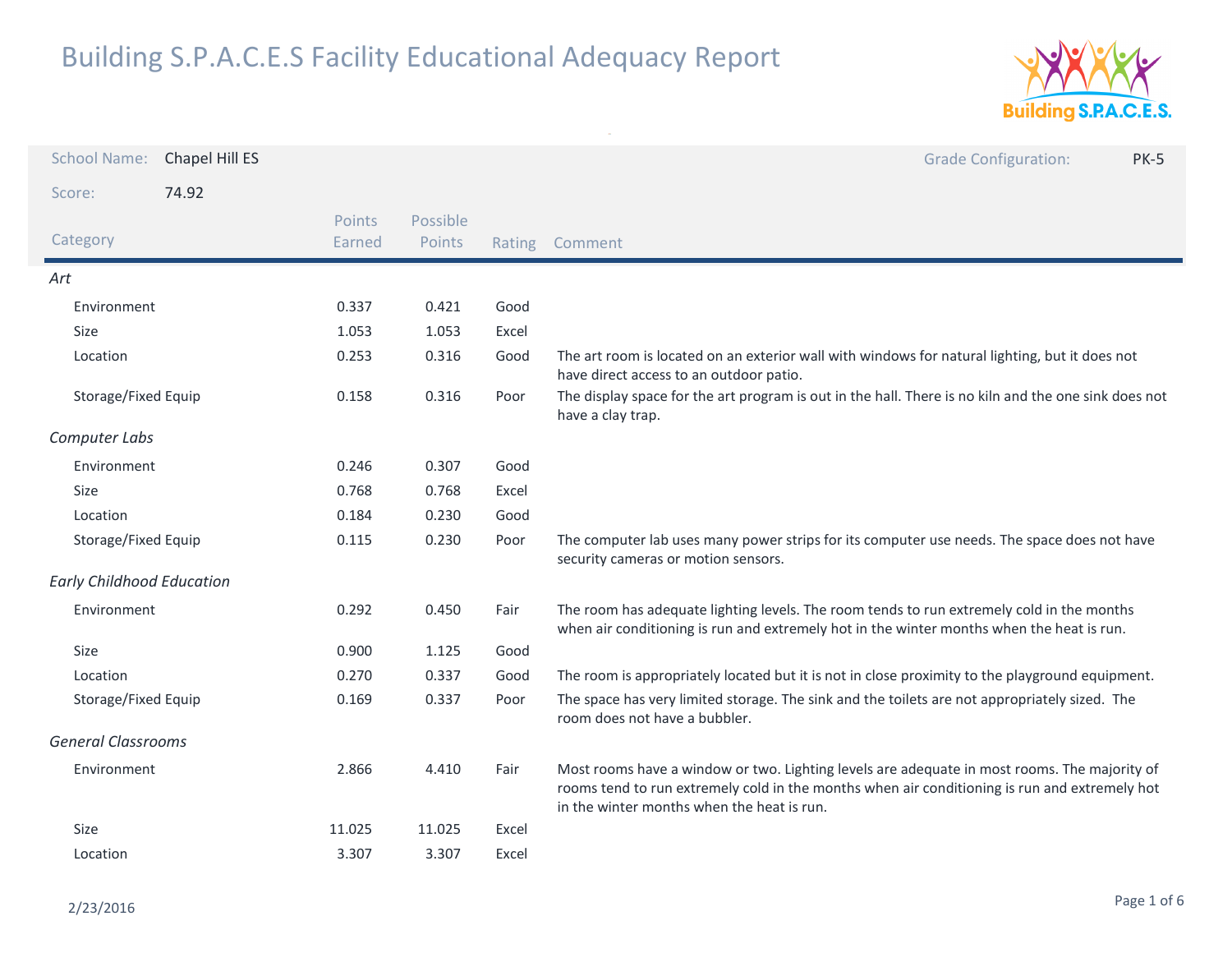

| <b>School Name:</b>                 | Chapel Hill ES                  |                  |                    |        | <b>Grade Configuration:</b><br><b>PK-5</b>                                                                                                                                                                                                                                                        |
|-------------------------------------|---------------------------------|------------------|--------------------|--------|---------------------------------------------------------------------------------------------------------------------------------------------------------------------------------------------------------------------------------------------------------------------------------------------------|
| Score:                              | 74.92                           |                  |                    |        |                                                                                                                                                                                                                                                                                                   |
| Category                            |                                 | Points<br>Earned | Possible<br>Points | Rating | Comment                                                                                                                                                                                                                                                                                           |
| <b>General Classrooms</b>           |                                 |                  |                    |        |                                                                                                                                                                                                                                                                                                   |
| Storage/Fixed Equip                 |                                 | 1.654            | 3.307              | Poor   | General classrooms have very limited storage. No general classrooms for grades two through<br>five have sinks or bubblers. None have cubbies.                                                                                                                                                     |
| <b>Instructional Resource Rooms</b> |                                 |                  |                    |        |                                                                                                                                                                                                                                                                                                   |
| Environment                         |                                 | 0.421            | 0.648              | Fair   | Three of the spaces are in general classrooms being used for instructional resource programs.<br>Overall lighting is good. The HVAC system is inadequate. The speech space is in a small interior<br>room. It does not have windows and the space houses school electrical equipment on one wall. |
| Size                                |                                 | 1.620            | 1.620              | Excel  | One room is slightly smaller than size standards.                                                                                                                                                                                                                                                 |
| Location                            |                                 | 0.486            | 0.486              | Excel  |                                                                                                                                                                                                                                                                                                   |
| Storage/Fixed Equip                 |                                 | 0.243            | 0.486              | Poor   | Three instructional resource rooms are housed in general classroom spaces. Storage is limited.<br>No classrooms have sinks or bubblers.                                                                                                                                                           |
|                                     | Kindergarten & Pre-Kindergarten |                  |                    |        |                                                                                                                                                                                                                                                                                                   |
| Environment                         |                                 | 0.244            | 0.375              | Fair   | Most rooms have a window or two. Lighting levels are adequate in most rooms. The majority of<br>rooms tend to run extremely cold in the months when air conditioning is run and extremely hot<br>in the winter months when the heat is run.                                                       |
| Size                                |                                 | 0.751            | 0.938              | Good   |                                                                                                                                                                                                                                                                                                   |
| Location                            |                                 | 0.225            | 0.282              | Good   | The kindergarten rooms are appropriately located overall. They are not in close proximity to the<br>playground equipment.                                                                                                                                                                         |
| Storage/Fixed Equip                 |                                 | 0.141            | 0.282              | Poor   | The kindergarten spaces have very limited storage. The sinks and the toilets in the kindergarten<br>spaces are not appropriately sized. The rooms do not have bubblers. No rooms have fixed<br>cubbies.                                                                                           |
| <b>Learning Environment</b>         |                                 |                  |                    |        |                                                                                                                                                                                                                                                                                                   |
| Learning Style Variety              |                                 | 2.250            | 4.500              | Poor   | The spaces are very uniform in size and spatial configuration They do not lend themselves to<br>accommodate multiple teaching and learning styles.                                                                                                                                                |
| <b>Interior Environment</b>         |                                 | 1.170            | 1.800              | Fair   | The interior environment has good lighting. Glass front doors at the main entrance provide some<br>natural light in the front interior part of the school. The hallways seem to have appropriate<br>temperature levels but the classrooms run extremely cold.                                     |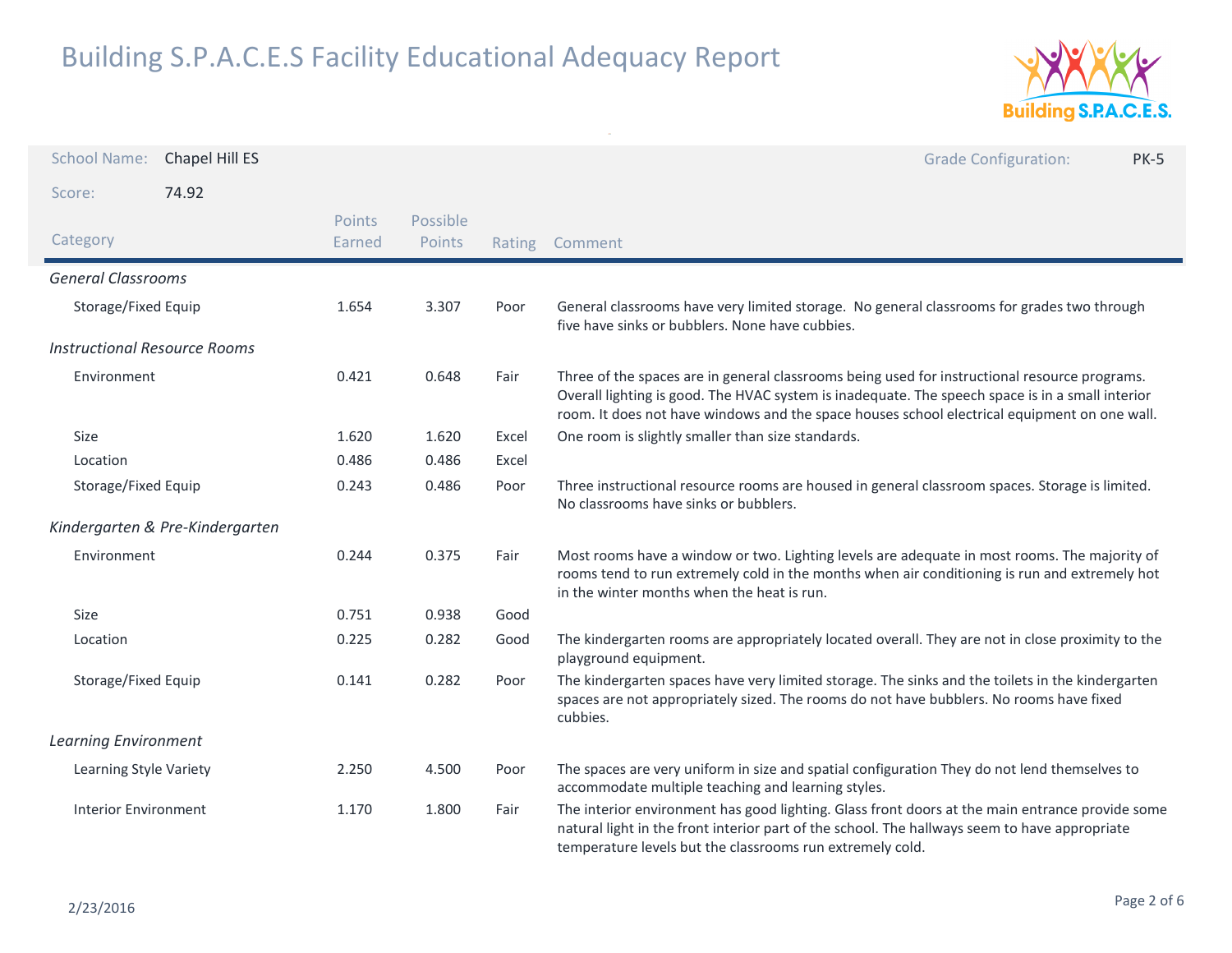

| <b>School Name:</b>         | Chapel Hill ES |                  |                    |        | <b>Grade Configuration:</b><br><b>PK-5</b>                                                                                                    |
|-----------------------------|----------------|------------------|--------------------|--------|-----------------------------------------------------------------------------------------------------------------------------------------------|
| Score:                      | 74.92          |                  |                    |        |                                                                                                                                               |
| Category                    |                | Points<br>Earned | Possible<br>Points | Rating | Comment                                                                                                                                       |
| <b>Learning Environment</b> |                |                  |                    |        |                                                                                                                                               |
| <b>Exterior Environment</b> |                | 0.877            | 1.350              | Fair   | There are two exterior spaces that could be used as outdoor learning labs and social gathering<br>spaces.                                     |
| Environment                 |                | 0.702            | 0.877              | Good   | The media center has good natural light.                                                                                                      |
| Media Center                |                |                  |                    |        |                                                                                                                                               |
| Size                        |                | 1.097            | 2.193              | Poor   | The media center space is well below size standards.                                                                                          |
| Location                    |                | 0.526            | 0.658              | Good   |                                                                                                                                               |
| Storage/Fixed Equip         |                | 0.428            | 0.658              | Fair   | Some of the media center work space is adequate, but it has inadequate power outlets and<br>connectivity for its program delivery needs.      |
| <b>Music</b>                |                |                  |                    |        |                                                                                                                                               |
| Environment                 |                | 0.433            | 0.667              | Fair   | The lack of high ceiling and acoustical treatments affects the overall environment of the music<br>space.                                     |
| Size                        |                | 0.833            | 1.667              | Poor   | There is only one of the two music spaces required by standards.                                                                              |
| Location                    |                | 0.500            | 0.500              | Excel  |                                                                                                                                               |
| Storage/Fixed Equip         |                | 0.250            | 0.500              | Poor   | The music room does not have high ceilings, nor does it have acoustical treatments. It has limited<br>storage space.                          |
| Performing Arts             |                |                  |                    |        |                                                                                                                                               |
| Environment                 |                | 0.435            | 0.544              | Good   | The performing arts space stage in the cafetorium does not have ADA access.                                                                   |
| <b>Size</b>                 |                | 1.088            | 1.360              | Good   |                                                                                                                                               |
| Location                    |                | 0.326            | 0.408              | Good   | The school does not have the capability to lock off the remainder of the school from public<br>access when events are held in the cafetorium. |
| Storage/Fixed Equip         |                | 0.265            | 0.408              | Fair   | There is no backstage dressing room. Performing arts storage space is extremely limited.                                                      |
| <b>Physical Education</b>   |                |                  |                    |        |                                                                                                                                               |
| Environment                 |                | 1.382            | 1.728              | Good   | The gymnasium has new air conditioning.                                                                                                       |
| Size                        |                | 4.320            | 4.320              | Excel  |                                                                                                                                               |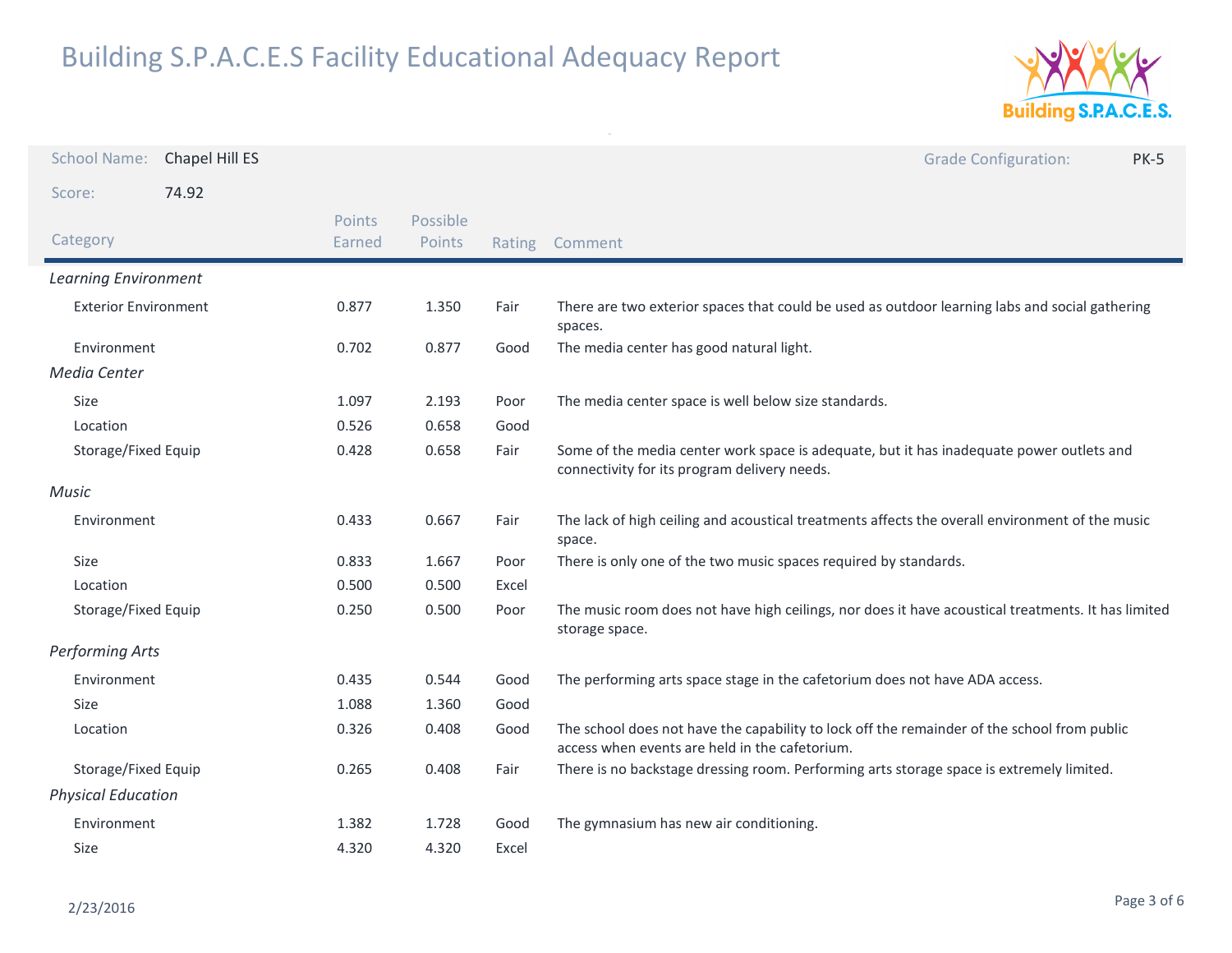

| <b>School Name:</b>              | Chapel Hill ES |                  |                    |        | <b>Grade Configuration:</b><br><b>PK-5</b>                                                                                                                                                                                                                                                                                   |
|----------------------------------|----------------|------------------|--------------------|--------|------------------------------------------------------------------------------------------------------------------------------------------------------------------------------------------------------------------------------------------------------------------------------------------------------------------------------|
| Score:                           | 74.92          |                  |                    |        |                                                                                                                                                                                                                                                                                                                              |
| Category                         |                | Points<br>Earned | Possible<br>Points | Rating | Comment                                                                                                                                                                                                                                                                                                                      |
| <b>Physical Education</b>        |                |                  |                    |        |                                                                                                                                                                                                                                                                                                                              |
| Location                         |                | 0.842            | 1.296              | Fair   | The gymnasium is in a separate building of its own. There is a route from the school to the<br>gymnasium, but it is in close proximity to the school's delivery area. There is an alternative<br>covered walkway longer route that is the primary route to the gym.                                                          |
| Storage/Fixed Equip              |                | 0.842            | 1.296              | Fair   | There is limited storage space in the gymnasium. There is no safety padding.                                                                                                                                                                                                                                                 |
| <b>Science</b>                   |                |                  |                    |        |                                                                                                                                                                                                                                                                                                                              |
| Environment                      |                | 0.360            | 0.450              | Good   |                                                                                                                                                                                                                                                                                                                              |
| Size                             |                | 0.731            | 1.125              | Fair   | The science space meets approximately 75% of the size standard.                                                                                                                                                                                                                                                              |
| Location                         |                | 0.270            | 0.337              | Good   |                                                                                                                                                                                                                                                                                                                              |
| Storage/Fixed Equip              |                | 0.219            | 0.337              | Fair   | The science space has a very small sink. The room does not have any safety equipment.                                                                                                                                                                                                                                        |
| Self-Contained Special Education |                |                  |                    |        |                                                                                                                                                                                                                                                                                                                              |
| Environment                      |                | 0.281            | 0.432              | Fair   | Lighting levels are adequate in the spaces. The rooms tend to run extremely cold in the months<br>when air conditioning is run and extremely hot in the winter months when the heat is run.                                                                                                                                  |
| Size                             |                | 1.080            | 1.080              | Excel  | The two self-contained special education spaces exceed size standards when averaged together,<br>even when factoring in one of the spaces at the size standard for a family living center.                                                                                                                                   |
| Location                         |                | 0.259            | 0.324              | Good   | The changing area is not appropriately located.                                                                                                                                                                                                                                                                              |
| Storage/Fixed Equip              |                | 0.162            | 0.324              | Poor   | The self-contained special education spaces do not have adequate storage space for necessary<br>materials and equipment. There is not a family living center with a shower and kitchenette. The<br>sinks in the rooms are very low, more appropriate for a kindergarten classroom.                                           |
| <b>Non-Instructional Spaces</b>  |                |                  |                    |        |                                                                                                                                                                                                                                                                                                                              |
| Administration                   |                | 1.151            | 2.302              | Poor   | The administration space is appropriately located but is small. It has no conference room. A<br>space designed as a general classroom is being used for multiple purposes that include serving as<br>the conference room for the school. There is no view of the front door from the office once<br>people enter the school. |
| Cafeteria                        |                | 3.600            | 4.500              | Good   | The cafeteria exceeds size standards. It does not have table and chair storage space.                                                                                                                                                                                                                                        |
| Food Service and Prep            |                | 4.467            | 5.584              | Good   | The delivery door does not have a peephole. Other than the manager's office and the food<br>serving line, the space is not air conditioned and runs very hot.                                                                                                                                                                |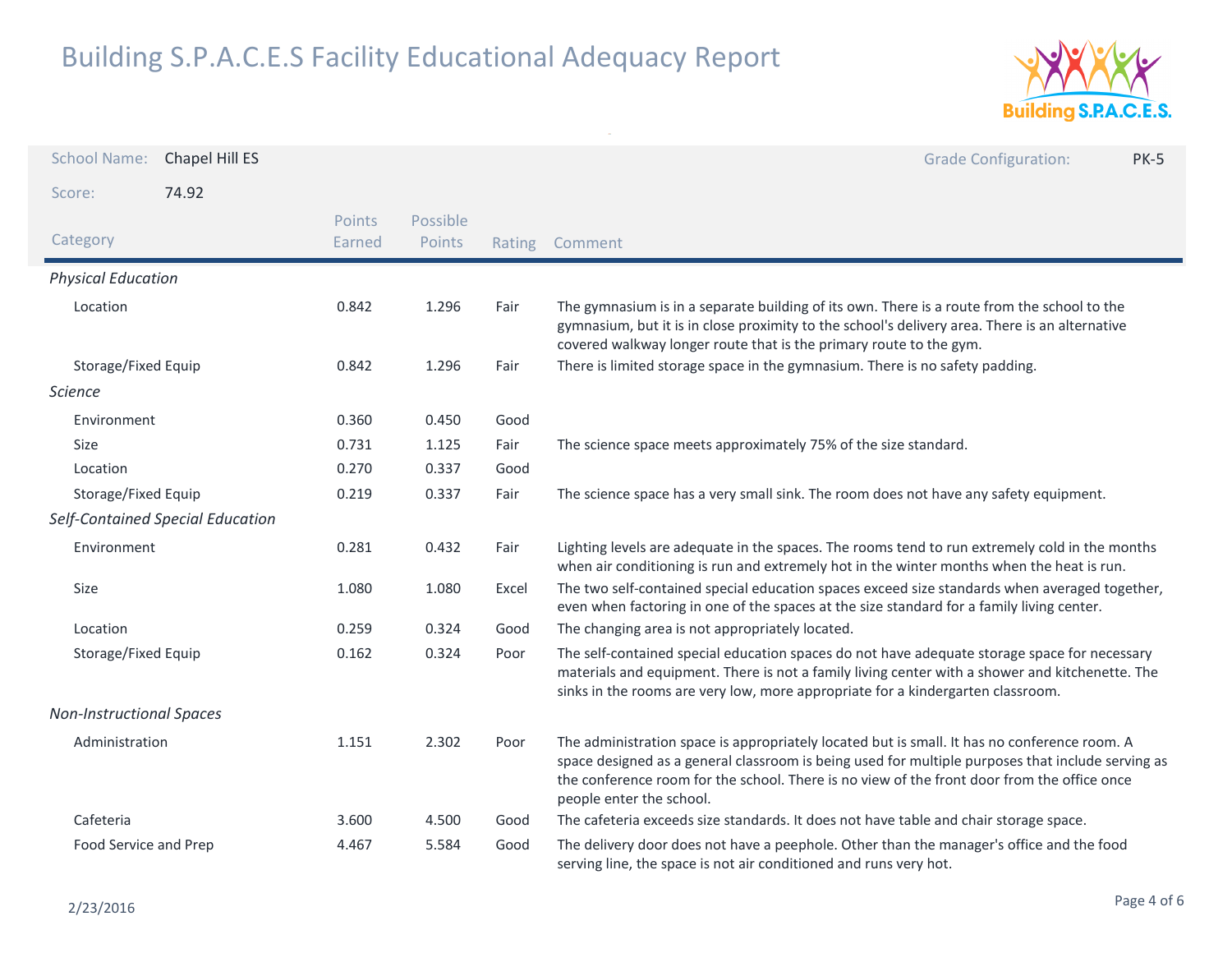

| <b>School Name:</b>             | Chapel Hill ES                   |                  |                    |        | <b>Grade Configuration:</b><br><b>PK-5</b>                                                                                                                                                                                                                              |
|---------------------------------|----------------------------------|------------------|--------------------|--------|-------------------------------------------------------------------------------------------------------------------------------------------------------------------------------------------------------------------------------------------------------------------------|
| Score:                          | 74.92                            |                  |                    |        |                                                                                                                                                                                                                                                                         |
| Category                        |                                  | Points<br>Earned | Possible<br>Points | Rating | Comment                                                                                                                                                                                                                                                                 |
| <b>Non-Instructional Spaces</b> |                                  |                  |                    |        |                                                                                                                                                                                                                                                                         |
| Clinic                          |                                  | 0.263            | 0.526              | Poor   | The clinic space is very small. It has only one cot and it has no separation. The nurse's desk area<br>is right in the same area with very little room between it and the cot.                                                                                          |
| Counseling                      |                                  | 0.132            | 0.263              | Poor   | The counseling space is very small.                                                                                                                                                                                                                                     |
|                                 | <b>Custodial and Maintenance</b> | 0.360            | 0.450              | Good   |                                                                                                                                                                                                                                                                         |
| <b>Student Restrooms</b>        |                                  | 0.639            | 0.798              | Good   |                                                                                                                                                                                                                                                                         |
| Faculty Work Space and Toilets  |                                  | 0.741            | 1.140              | Fair   | The workroom area is appropriately located, but is small. The restroom for the is dated and not<br>ADA accessible.                                                                                                                                                      |
| <b>Outside Spaces</b>           |                                  |                  |                    |        |                                                                                                                                                                                                                                                                         |
| <b>Vehicular Traffic</b>        |                                  | 1.440            | 1.800              | Good   |                                                                                                                                                                                                                                                                         |
| Pedestrian Traffic              |                                  | 0.876            | 0.876              | Excel  |                                                                                                                                                                                                                                                                         |
| Parking                         |                                  | 0.731            | 0.731              | Excel  |                                                                                                                                                                                                                                                                         |
| Play Areas                      |                                  | 1.053            | 2.107              | Poor   | Play areas exist, but location and current condition are inadequate. The playground is located<br>behind the gymnasium, at the rear edge of the property line. There is no walkway route from the<br>main building to the playground equipment. There is no ADA access. |
| Safety and Security             |                                  |                  |                    |        |                                                                                                                                                                                                                                                                         |
| Fencing                         |                                  | 0.440            | 0.677              | Fair   | A large portion running across the rear of the property is not fenced. The public travels through<br>the fence to cut across school property to reach the main thoroughfare on the front side of the<br>school.                                                         |
| Signage & Way Finding           |                                  | 0.720            | 0.900              | Good   |                                                                                                                                                                                                                                                                         |
| Ease of Supervision             |                                  | 1.755            | 2.700              | Fair   | There are areas around the exterior of the school that do not have good security camera<br>visibility, creating hiding spaces.                                                                                                                                          |
| <b>Controlled Entrances</b>     |                                  | 0.225            | 0.450              | Poor   | The front entrance has controlled entrance challenges. There is no security vestibule.                                                                                                                                                                                  |